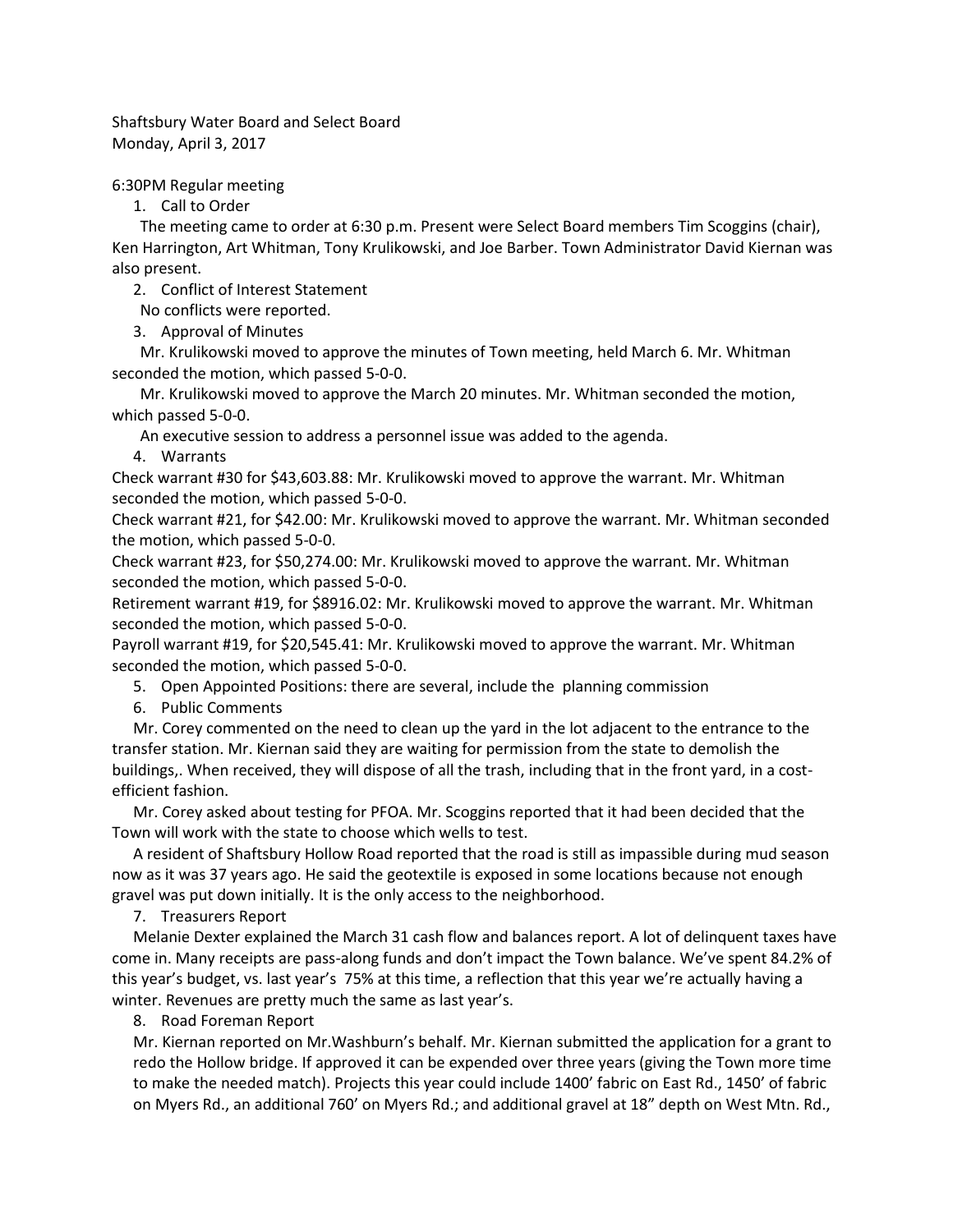Myers Rd., and the Hollow (with much improved drainage), and several French drains – all depending on funding. Some funds remain in last year's highway budget. No comp time was taken this year, so a full crew can be deployed. It might be possible to run three graders for a while (by borrowing from N. Bennington).

9. Planning Commission Candidate Interview: Michael Cichanowski

Mr. Cichanowski said he grew up in Bennington and returned to the area about 4 years ago. After getting his sea legs, he feels like he can make a contribution. He's a graphic artist. He could help with the Town report. Mr. Krulikowski moved to appoint Mr. Cichanowski to a two year term on the Planning Commission. Mr. Whitman seconded the motion, which passed 5-0-0.

10. State PFOA Testing Request

Mr. Kiernan reported the State has not responded to the Town's recent letter.

11. Proposed New Town Garage and Transfer Station

MSK has submitted estimates for design work and permitting for the site, at a cost of \$47,000, less than the original budget. MSK will also provide an estimate to create a bid package from the Morton phase 1 specs and act as the project leader. The Board will discuss this and related topics at a later meeting.

We are waiting on environmental reports on the two houses. Mr. Whitman reminded the Board that there are valuable generators and other materials stored in the gray building at the transfer station.

The financing paperwork will be submitted by the end of the month.

12. Parking RTE 7A Buck Hill Road south

Mr. Harrington said he'd noticed that a car parked regularly on Rt. 7A makes it very hard to see to make a left turn onto Rt. 7A. He would like to have that space removed. Mr. Harrington moved to have Mr. Kiernan approach the state about limiting parking on the SE corner of Rt 7A and Buck Hill to improve sight distance. Mr. Krulikowski seconded the motion, which passed 5-0-0.

13. Trailer for Parks Dept.

Mr. Kiernan shared an estimate for a trailer for the Parks Department for \$6400 (made possible by the municipal discount). Everything needed to work in the two parks, including the new mower, can fit in the trailer and be moved from park to park. Mr. Whitman moved to purchase the trailer for the Parks Department, using \$6500 funds from the equipment fund. Mr. Krulikowski seconded the motion, which passed 5-0-0.

14. Job Description, Cemetery Administrative Assistant

Former clerk Judy Stratton had formerly done many of these tasks – deed work, old paperwork, etc. This new employee would be interviewed by the cemetery committee, chosen by Ken Coonradt, and appointed by the Select Board. Mr. Kiernan will post the job description.

15. Report on Economic Development Workshop

Mr. Scoggins highlighted some of the materials he'd been most impressed with (his presentation is incorporated in these minutes by reference).

- The Vermont Future's Project reports that VT is #36 in state fiscal condition. Flat population growth, aging population, a shortfall in productivity, companies that don't provide for future growth.
- A presentation on why development is not working: project cost = \$300/sf; project value = \$100/sf. Therefore, civic-minded investment for the benefit of the community is required.
- The proposed redevelopment of Bennington's Putnam Block is a case in point a public (state and town)/private partnership. A TIF assumes that new development increases the grand list, and that increase finances the new development.

16. Other Business

Mr. Harrington moved to allow the Town Clerk to approve use licenses for Bennington College and Thyme Tables. Mr. Krulikowski seconded the motion, which passed 5-0-0.